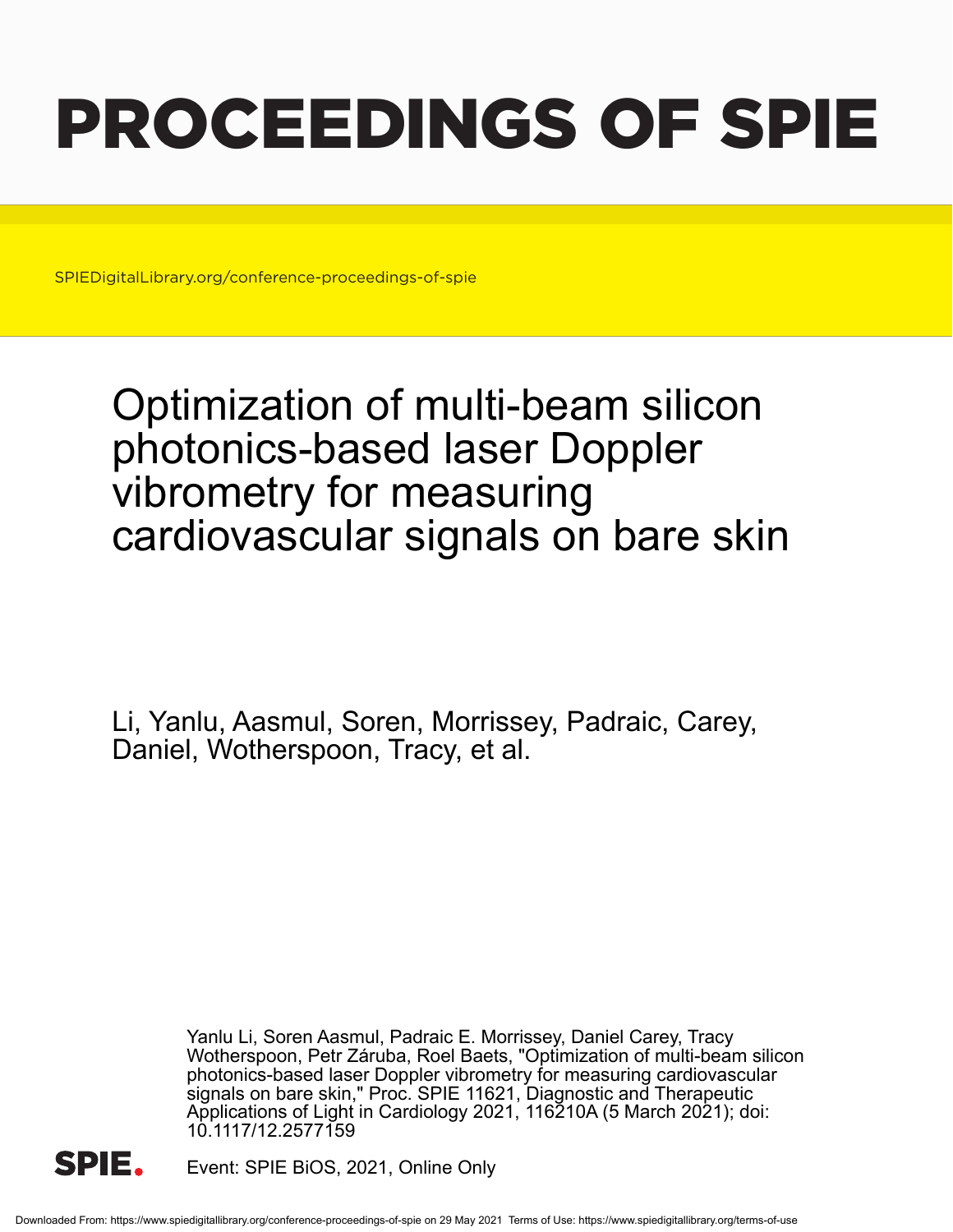### **Optimization of multi-beam silicon photonics based laser Doppler vibrometry for measuring cardiovascular signals on bare skin**

Yanlu Li<sup>\*a,b</sup>, Soren Aasmul<sup>c</sup>, Padraic E. Morrissey<sup>d</sup>, Daniel Carey<sup>d</sup>, Tracy Wotherspoon<sup>e</sup>, Petr Záruba<sup>f</sup>, Roel Baets<sup>a,b</sup>

<sup>a</sup>Photonics Research Group, Ghent University-imec, Technologiepark-Zwijnaarde 126, 9052, Ghent, Belgium; <sup>b</sup>Center for Nano- and Biophotonics, Ghent University, Technologiepark-Zwijnaarde 126, 9052, Ghent, Belgium; <sup>c</sup>Medtronic Bakken Research Center, Endepolsdomein 5, 6229 GW,

Maastricht, The Netherlands; <sup>d</sup>Photonic Packaging Group, Tyndall National Institute, Lee Maltings Complex Dyke Parade, T12R5CP, Cork, Ireland; <sup>e</sup>Microchip Technology Caldicot Limited, Phase 2, Castlegate Business Park, Monmouthshire, NP26 5YW, UK; <sup>f</sup>Holubova 978, 547 01 Nachod, Czech Republic

#### **ABSTRACT**

Non-invasive monitoring of cardiovascular diseases has been explored by means of laser Doppler vibrometry (LDV). In previous work, we have developed a handheld 6-beam on-chip LDV-device based on silicon photonics that can simultaneously measure the skin vibrations induced by cardiac action in multiple positions. This allows for the estimation of the pulse wave velocity (PWV), which is the current gold standard for evaluating arterial stiffness. The demonstrator has been used in a series of clinical feasibility studies. However, the system required the application of a retro-reflective (RR) patch to the skin prior to the measurement in order to enhance skin reflection. The use of the RR patch reduces the device usability and may also impact the measurement results.

In this work, we bring the concept one step further by eliminating the need for the RR patch during the measurement. The diffuse reflection from the skin leads to the low intensity of the back-reflected light detected by the interferometric readout system of the LDV. In order to increase the reflection signal level, we propose to operate the LDV at 1310nm where skin reflection is relatively strong while still being insensitive to skin tones. Furthermore, the optical imaging system between LDV-chip and skin has been designed for optimal signal strength in combination with sufficient depth of focus. We report on LDV measurements without using RR patch, and on the details of the optimized optical system.

**Keywords:** Cardiovascular disease monitoring, Laser Doppler vibrometry, Multi-beam Mach-Zehnder interferometer, photonic integrated circuit, silicon photonics

#### **1. INTRODUCTION**

Non-invasive monitoring of cardiovascular diseases (CVD) is of great interest in modern medical practice [1] and has been explored using laser Doppler vibrometry (LDV) in our previous Horizon 2020 project (CARDIS) funded by European Commission [2]. In the CARDIS project, we have developed a handheld LDV that can simultaneously measure the skin vibrations induced by the cardiac action at two locations (6 positions with a beam spacing of 5 mm at each location) [3-4]. Using the time delay of the same pulse arriving at different distances from the heart, we can estimate the value of the pulse wave velocity (PWV), which is the current gold standard for evaluating arterial stiffness [1]. The optical part of the LDV sensor is realized using a compact photonic-integrated circuit (PIC) based on a siliconon-insulator (SOI) technology platform [5]. The primary advantage of realizing the optical components in SOI is that it is much easier to realize multi-beam LDV sensors compared to LDV sensors based on bulk optics or fiber optics. A multibeam LDV can realize simultaneous multi-location measurement and hence reduce the alignment difficulty caused by the invisible locations of arteries under the skin. Because most optical components in this platform, such as optical splitters and grating couplers, have been developed mainly for operation at 1550 nm, the LDV demonstrated in the CARDIS project also uses this wavelength [4]. Since 1550 nm light is invisible, special red alignment beams were also implemented to indicate the locations of measurement spots. To ensure the distance between the sensor and the skin is

> Diagnostic and Therapeutic Applications of Light in Cardiology 2021, edited by Laura Marcu, Gijs van Soest, Proc. of SPIE Vol. 11621, 116210A · © 2021 SPIE CCC code: 1605-7422/21/\$21 · doi: 10.1117/12.2577159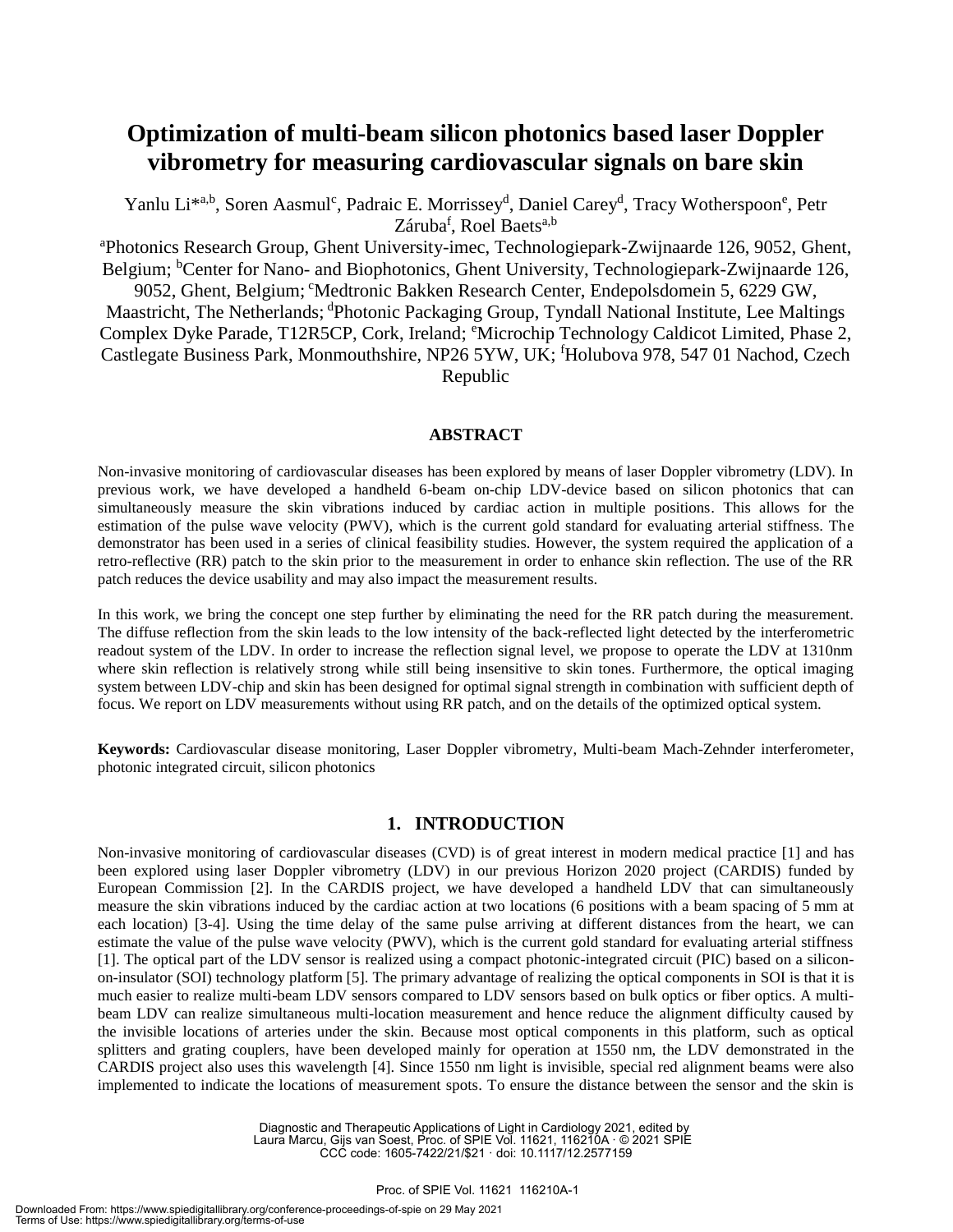relatively constant, a spacer is also used. In order to enhance reflection, retro-reflective (RR) patches are applied to the skin at the measurement site before the measurement to enhance the reflection power. The RR patch is comprised of a layer of micro glass beads with a diameter of around 50  $\mu$ m (3M-7610). The CARDIS LDV handpiece and a picture of a typical measurement position to capture local-carotid PWV in the neck are shown in figure 1. This demonstrator has been used in a series of clinical feasibility studies for local-carotid and carotid-femoral PWV measurements. The studies have shown that the handheld LDV can measure the carotid-femoral PWV with good accuracy compared to PWV values measured by standard PWV sensors [3].



Figure 1. (a) The CARDIS handheld LDV sensor with 2 x 6 beams at 1550 nm. The LDV sensor is developed in CARDIS project. (b) The measurement position of the LDV sensor for local-carotid PWV measurement. Reproduced from [3]

While it is highly beneficial for LDV operation at 1550nm, the RR patch was found to be a source of inconvenience as they had to be attached and removed for each measurement and their use limited the number of locations where PWV measurements could be performed. For these reasons, the clinical feasibility study in CARDIS recommended avoiding using the RR patches in future iterations of this device in order to ensure much faster and easier measurements. Furthermore, there are always some risks that the RR patches attached to the skin modify the displacement and vibration properties of the surrounding tissue. Based on this information, within our current project (European H2020 – InSiDe [6]), we are planning to fabricate a new LDV device that can measure pulse vibrations without using the RR patches. This new goal, however, also brings a lot of challenges to the LDV design because of the weak reflection from the skin. In the following part, we will outline our strategy to solve this problem.

#### **2. PULSE VIBRATION MEASUREMENTS**

In this section, we will discuss measurement signals obtained using the CARDIS LDV sensor, with and without RR patches. In the CARDIS LDV, each beam corresponds to one optical interferometer. Assume the amplitudes of the phasor describing the reference and measurement signals (before being sent to the target) are *a* and *b* respectively. The measurement signal will be sent to the target (the skin), reflected back to the PIC, and combined with the reference signal to generate a beating signal that can be detected by on-chip photo-diodes (PDs). Using a 90-degree optical hybrid [7] to combine the reference and measurement signals, two pairs of photocurrent signals are produced which can be represented by

$$
I_{\pm}(t) = dc \pm \frac{1}{2} \eta \mu ab \cdot \cos(\theta(t) + \theta_{const})
$$
  

$$
Q_{\pm}(t) = dc \pm \frac{1}{2} \eta \mu ab \cdot \sin(\theta(t) + \theta_{const})
$$

where  $\eta$  is responsivity of the PD,  $\mu^2$  is the reflection efficiency of the measurement signal in free space,  $\theta(t) = 4\pi d(t)/\lambda$  is the phase change in the reflection signal due to Doppler effect, and  $\frac{1}{4}a^2 + \frac{1}{4}\mu^2 b^2$  represents the constant values. By subtracting the two signals with a 180-degree phase difference, we can get the I and Q signals which can be defined as:

$$
I(t) = \eta \mu ab \cos(\theta(t) + \theta_{const}),
$$
  
 
$$
Q(t) = \eta \mu ab \sin(\theta(t) + \theta_{const}).
$$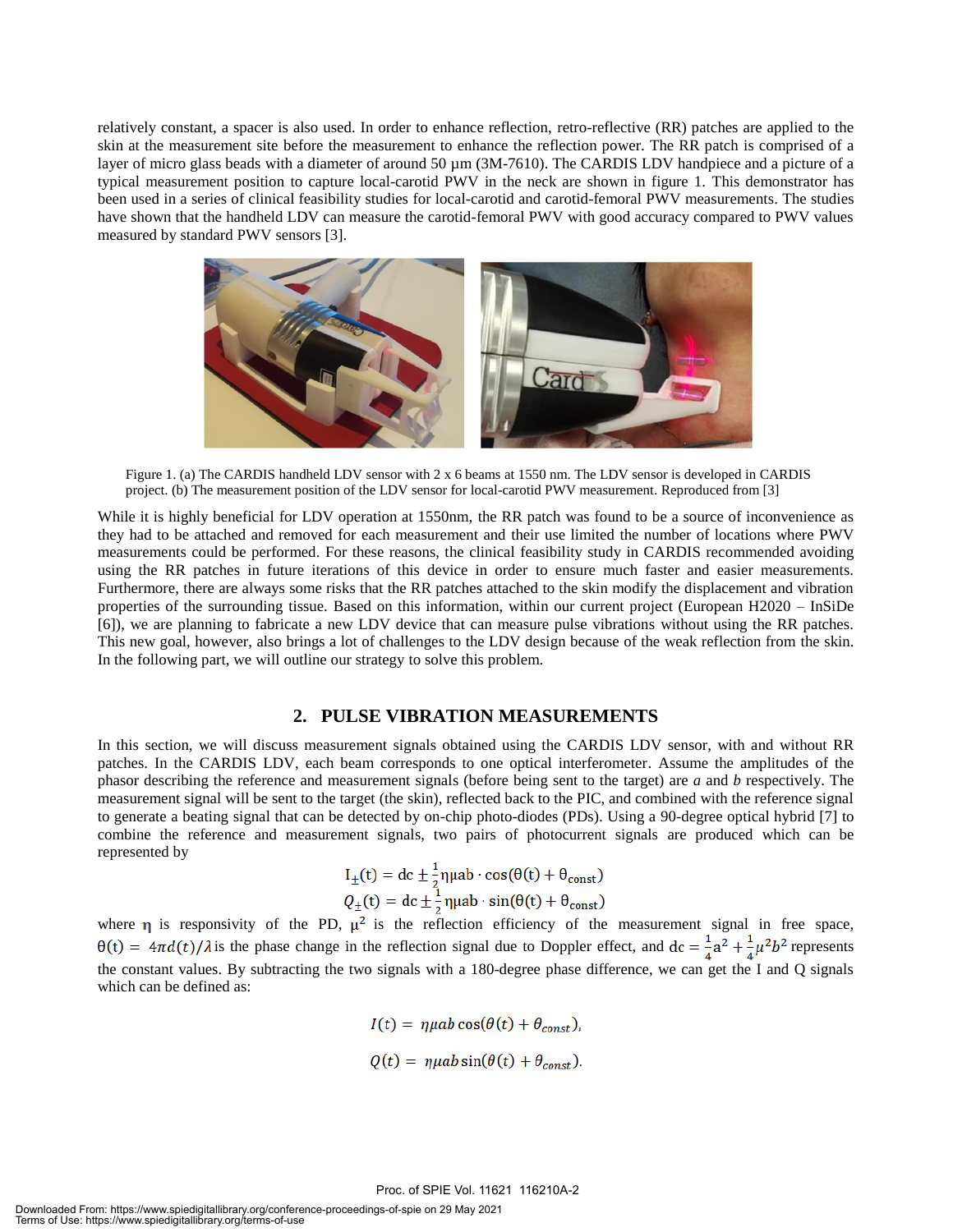The displacement of the target can then be derived using the function  $arctan(Q/I)$  where the I and Q signals can form a Lissajous curve with a radius of  $\eta\mu ab$ . In addition, if the reference signal does not change and the root-mean-square noise of the I and Q signals  $(n_{\rm rms})$  are relatively constant, the noise of the LDV displacement is determined by the minimal detectable phase change in the IQ curve,  $\delta\theta = \frac{n_{\text{rms}}}{\eta \mu ab}$ , Where it can be seen that the noise floor of the LDV signals will decrease as the value of  $\eta b$  increases. Therefore, one can improve the SNR of the LDV by enhancing the reflection efficiency of the measurement signal, or by increasing the optical power sent to the measurement beams.

The CARDIS LDV device has 12 sensing beams in total, and they are labeled as channels 11, 12, … 16, 21, 22, …, 26. The IQ curve of one typical pulse measurement on a candidate's neck (channel 23) with the RR patch in place is shown in figure  $2(a)$ . The data presented in this figure corresponds to a measurement time of 5 s with a sampling rate of 100 ksps. Notably, it can be seen that the IQ data does not form a distinct circular with a clear opening in the middle. This result is primarily attributed to the strong intensity variations in the reflection light. Therefore, while the RR patch can help to enhance reflection strength, it may still cause a problem when the reflections produce destructive interference at the receiver antenna. This result is typically known as a speckle problem [8]. Nonetheless, as mentioned above, the reflection can be estimated by the radius of each data point with respect to the center of the IQ curve. The histogram of the radii of all data points in the 5 s period is shown in figure 2(b), where the average value for the radius is around 7.1  $\times 10^{-2}$  V. It should be noted that the evolution of the radius as a function of time is presented in figure 2(c).



Figure 2. Measurement results from a candidate with help of RR patches. (a) The IQ Lissajous curve of channel 23 of the CARDIS LDV sensor, measuring pulses on the human neck with help of a retroreflective patch. (b) Histogram of the radii of the data points in the IQ curve. (c) The radius of the IQ data as a function of time.

The demodulated signals of two channels next to each other with a spacing of 5mm on the target skin are shown in figure 3(a). The corresponding velocity signals which correspond to the unfiltered derivative of the displacement signal are shown in figure 3(b). A lot of spikes can be seen in the unfiltered velocity values, and they are mainly caused by dynamic speckles [8]. Nonetheless, should be noted that speckle happens only for a very small portion of the signals, and they can be removed with low-pass filters or other speckle removing methods [8-9]. For example, the velocity signal with a 30 Hz low-pass filter is shown in figure 3(c), here, the velocity peaks of the pulses can be seen clearly. We also plot the histogram of the unfiltered velocity signal in figure  $3(d)$ . The red lines in figure  $3(d)$  indicate the maximal velocity values observed in the filtered velocity signal  $(= 5 \text{ mm/s})$ . It can be seen that the number of spikes with velocity values outside the velocity boundaries is really low.

Proc. of SPIE Vol. 11621 116210A-3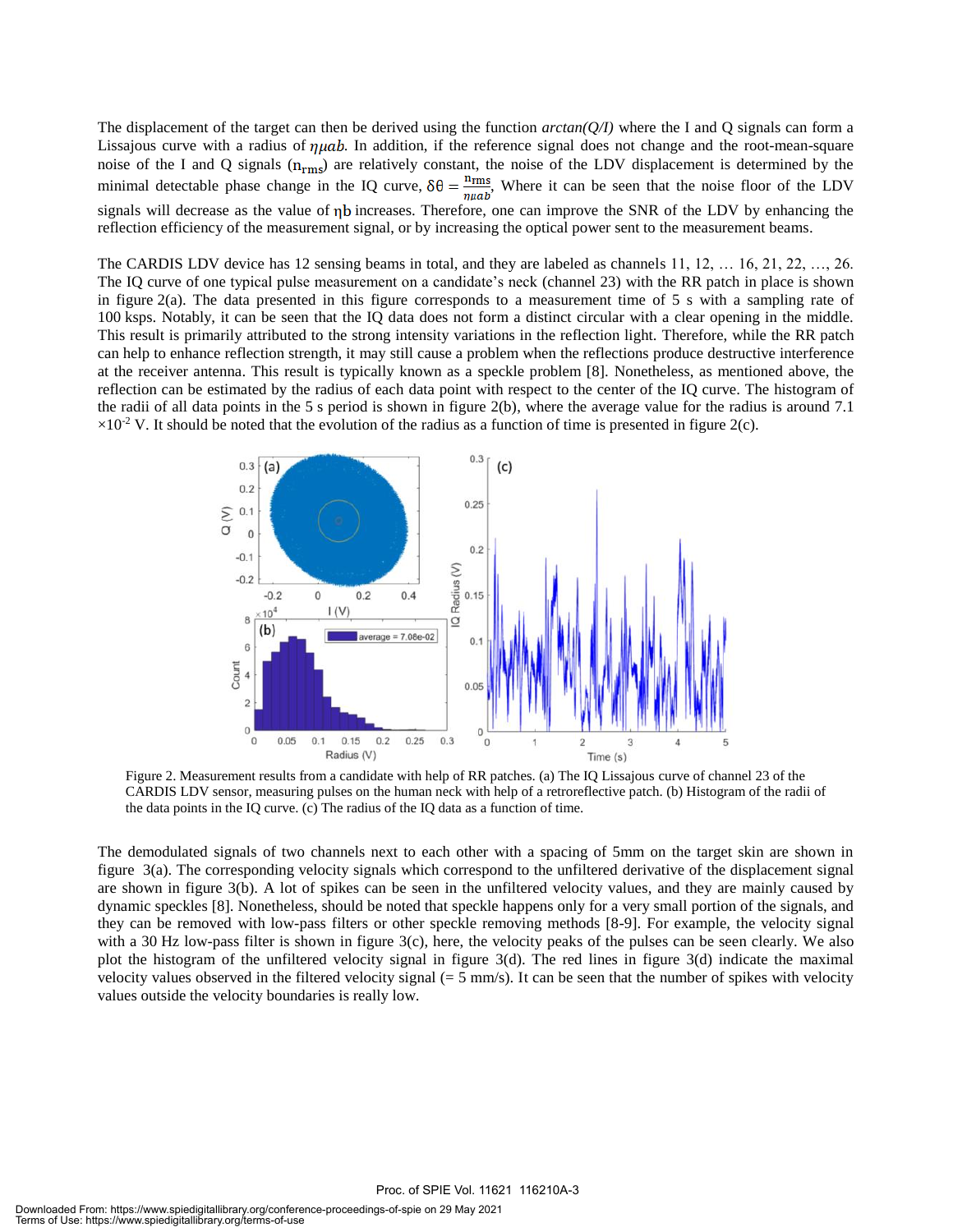

Figure 3. (a) Measured displacement signal of carotid pulses with help of RR patches at two adjacent locations with a spacing of 5 mm. (b) The velocity values of the pulses (without filter). (c) The velocity values of the pulses (with a 30 Hz lowpass filter). (d) Histogram of unfiltered velocity values.

If the RR patches are not used, it is usually not possible to get a meaningful LDV signal due to the low intensity of the back reflection from the skin which has a refractive index of around 1.37 at 1550 nm [10]. However, it is important to note that the skin boundary is not flat [11]. For instance, when the skin moves in the in-plane direction, the reflected light from the skin boundary will radiate to different directions in the time domain. Moreover, apart from the direct reflection at the skin boundary, most of the light signal goes inside of the skin and gets scattered and reflected. Meanwhile, the light can also be absorbed inside the skin, especially for 1550 nm which can be strongly absorbed by water [12]. The total reflection of 1550 nm in all directions is only around 5%. By comparison, RR patches can reflect up to 50% light. Furthermore, the RR patches can also ensure the reflection light is mostly sent back to the source location with a small spreading angle. Therefore, it is clear that the reflection from bare skin at 1550 nm will be reduced significantly compared to the case with a RR patch.



Figure 4. Measurement results from a candidate without RR patch. (a) The IQ Lissajous curve of the channel23 of the CARDIS LDV sensor, measuring pulses on the human neck with help of RR patch.

Despite these challenges, it is still possible to measure pulse vibrations for persons with a relatively strong skin reflection and we have recorded such measurements from a person without using an RR patch with the CARDIS LDV sensor. The IQ curve and the radius histogram from one such investigation are shown in figure 4(a) and figure 4(b). It was found that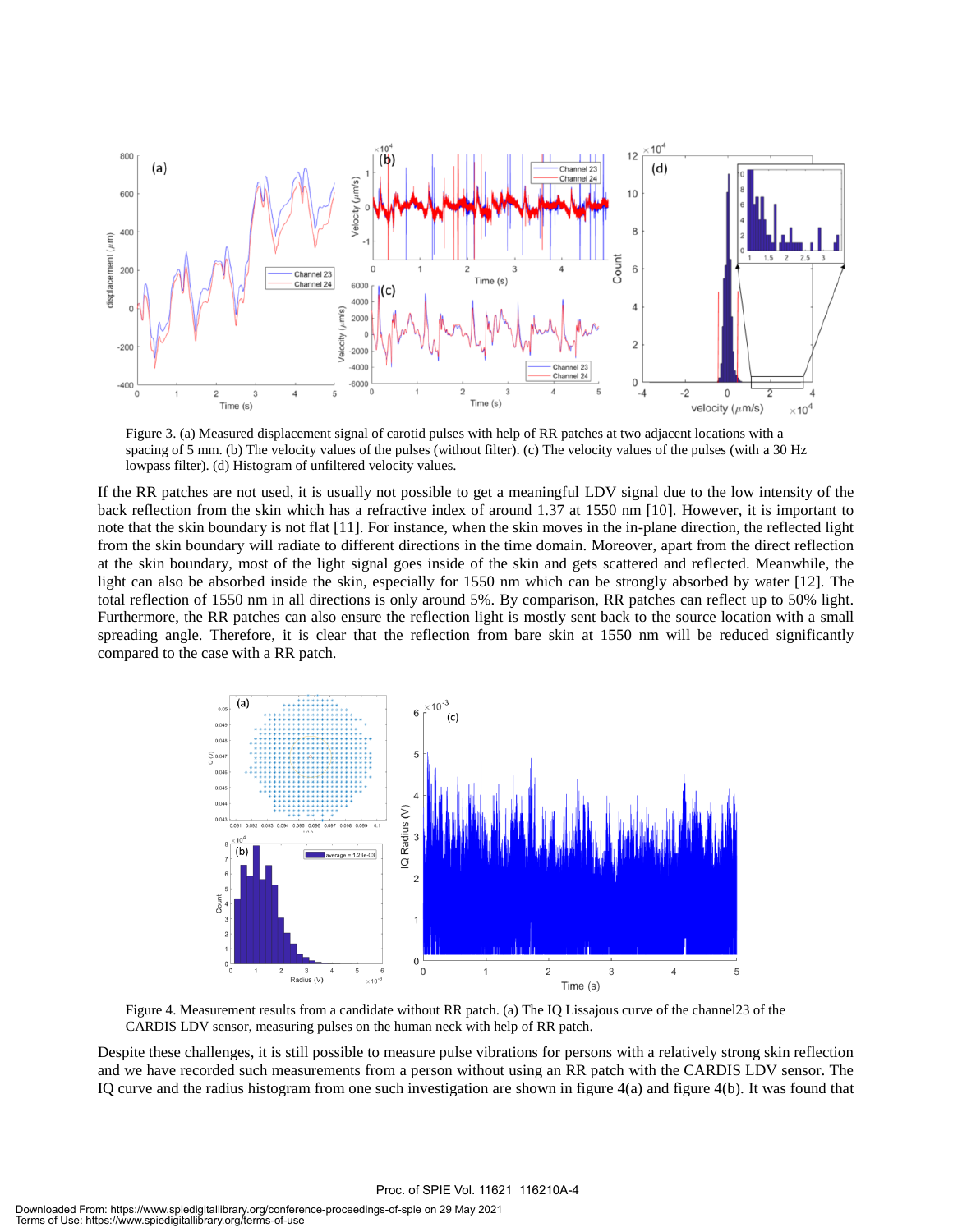the averaged radius of the measurement without RR patches are approximately 58 times less as compared to the one obtained with RR patches. That result suggests that the reflection power obtained directly from bare skin will be only around 1/3360 of that obtained with RR patches. However, it is still possible to get some useful signals in this case. The demodulated signals are shown in figure 5.



Figure 5. (a) Measured displacement signal of the carotid pulse at two adjacent locations with a spacing of 5 mm, without RR patches. (b) The velocity values of the pulses (without filter). (c) The velocity values of the pulses (with 30 Hz lowpass filter)

Although the demodulated signal presented in figure 5(a) has a lot of discontinuous points in the displacement values, the signal shape is qualitatively in agreement with the signals recorded using RR patches. In addition, we can see that the velocity signal (without filters) presented in figure 5(b) has too many spikes. There are two possible reasons for the presence of such spikes: dark speckle spots and low reflection strength. Since the optical system for the cases with and without RR patches is the same, the speckle size and movement will be very similar [13]. Therefore, the spikes shown in figure 5(b) are mainly caused by a reflection power that is too low. Alternatively, the signal presented in figure 5(c) shows the velocity signal filtered with a 30Hz low pass filter, and it shows clear and distinct peaks.

Furthermore, it is still possible to improve this signal by averaging the signals. It can be seen in figure 5(c) that the maximal speed is around 5 mm/s. According to Carson's bandwidth rule, the information of the useful signal is only in a bandwidth of 6.5 kHz. We can therefore reduce the noise by using a moving average process on the I and Q signals before demodulation. The updated demodulated velocity signals are shown in figure 6(a) for the case using a moving average over 7 samples. In particular, it can be seen that there are fewer spikes in the unfiltered velocity signal with respect to that demonstrated in figure 5(b). The corresponding filtered velocity signal is shown in figure 6(b). The histograms of velocity signals shown in figure 6(c) and 6(d) can indicate the performance of the moving average. Without a moving average, the portion of the velocity values that are within the boundary of 5mm/s is only 42%. So 58% of the captured signals are outside the boundaries of believable values and they are believed to be errors. After the moving-average, 94% of the data are within the believable boundary. That improvement is made because the total noise is reduced thanks to the moving average process. Notably, it seems that the noise level is very close to the signal level to have such an appreciable effect, so we can estimate that the noise level is around 1 mV or at least in the range of a few hundred micro-volts. In particular, if the reflection from the skin is even slightly reduced, we will not be able to obtain a demodulated signal. That's why the handheld LDV sensor cannot measure the pulsations of many candidates without the help of RR patches. Therefore, we can see that it is already possible to obtain reflections directly from bare skin, but only for some human skins with relatively strong reflection.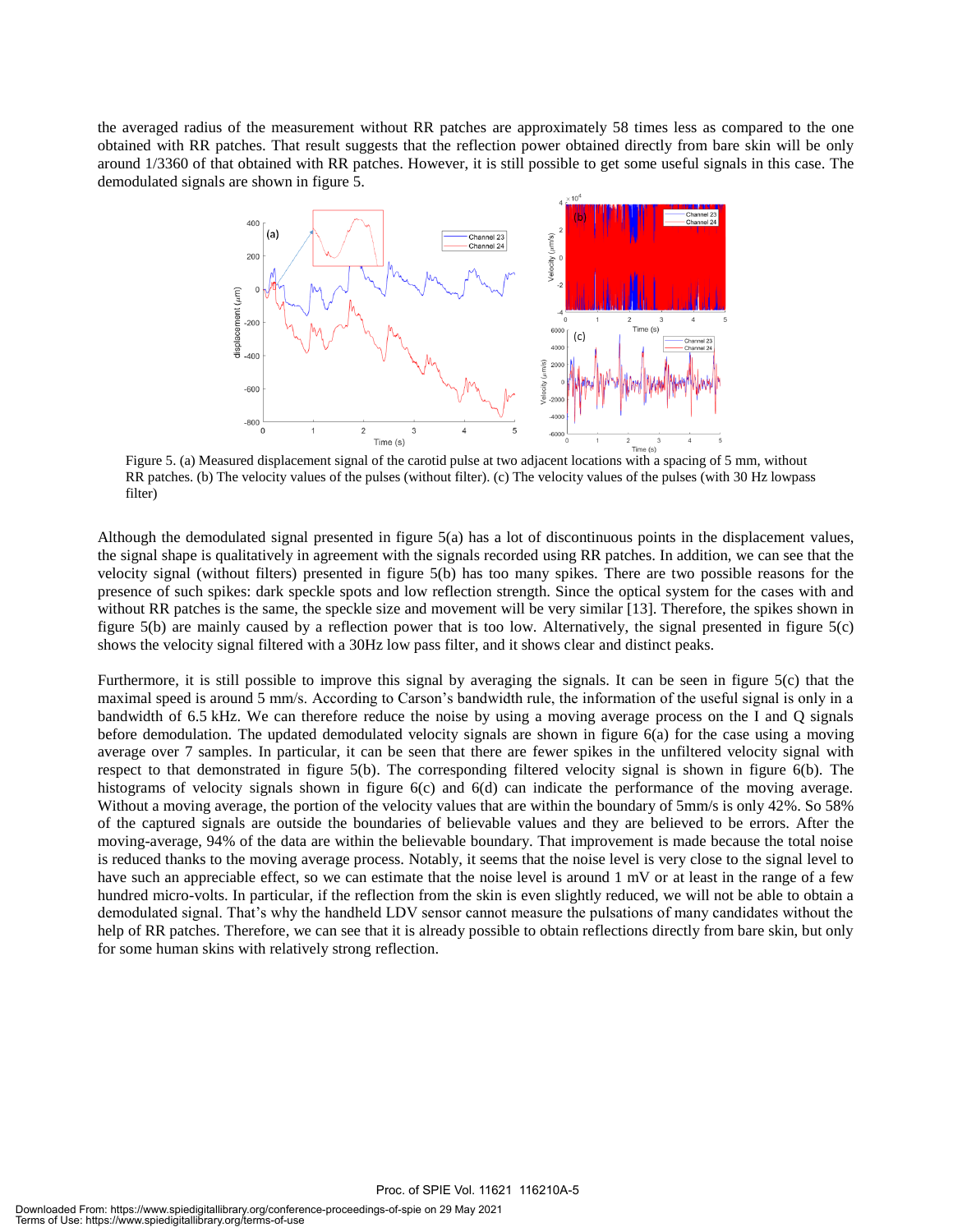

Figure 6. (a) Unfiltered velocity of the same data as is shown in figure 5.a. with a moving average filter on the I and Q data with a moving-average over 7 samples. (b) The corresponding velocity with a 30 Hz low-pass filter. (c) the histogram of unfiltered velocity values of data without using the moving-average filter. (d) the histogram of unfiltered velocity values of data with the moving-average filter.

#### **3. IMPROVE REFLECTION POWER MEASUREMENT ON SKIN WITHOUT RETROREFLECTIVE PATCHES**

To understand the reflection of human skin, the total reflectance of the skin has been measured by using a spectrophotometer. We have measured the optical reflection of the palm of four different subjects with different skin colors, the results are presented in figure 7. For one subject (T3) we measured the skin reflection from both the palm and the back of the hand. Note there are some sudden changes in the spectrum, which may be caused by the movement of the hand during the measurement. For another candidate (T4) we measured the palm with and without applied water to investigate absorption losses. Interestingly, it can be seen that the reflection in the visible range is generally strong, but depends strongly on the skin color. The observed reflection difference here is mainly caused by the difference in the amount of the natural pigmentation, melanin, present in the skin [12]. In contrast, the reflectance values for light with wavelengths longer than 1150 nm are not very different for different skin colors. The main reason for the less reflection is due to the absorption of water, which leads to local reflection minima at 1200 and 1400 nm. Because of the small measured deviation in skin reflection between subjects at 1550 nm, we do not expect large deviations in the reflection from the occurring skin types. Therefore, we can expect to obtain a proper signal level to obtain clear pulse vibrations for most people once we improve the reflection power of CARDIS device by more than 9 times.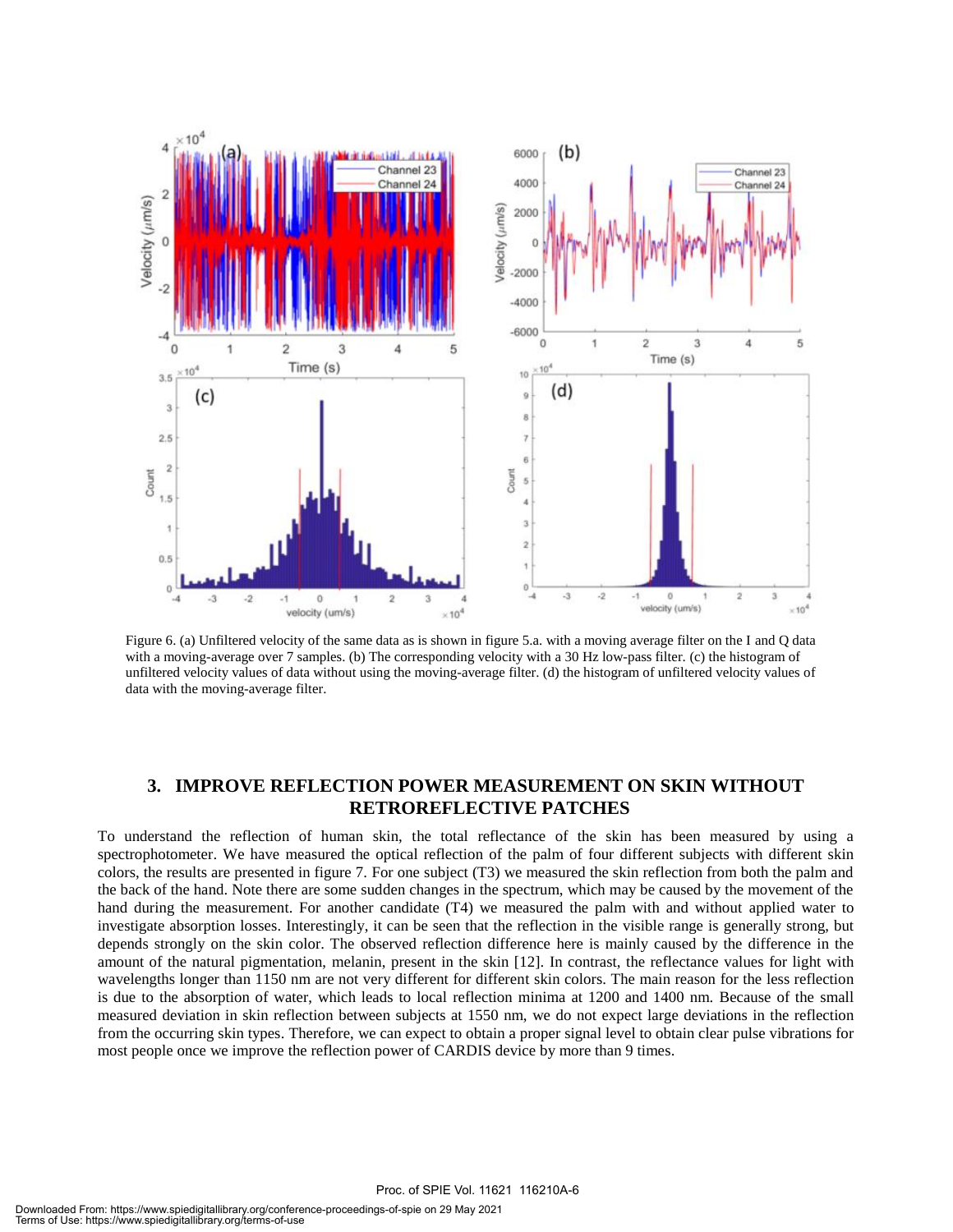

Figure 7. The reflectance of light from hand skins of four different candidates with different skin colors.

To further enhance the back reflection, we also propose to change the laser wavelength of the LDV from 1550 nm to 1310 nm. For example, it can be seen from figure 7 that the reflectance of skin at 1310 nm (30%) is around 6 times that of 1550 nm (5%). With the same amount of optical power illuminating the skin, a stronger reflection power would be expected, though most of the reflection enhancement is attributed to less absorption of water inside the skin. Another advantage of using 1310 nm is that the class 1 laser safety power is higher than that of 1550 nm. While the CW laser beam at 1550 nm has a 10 mW optical power limit for eye safety, that limit for 1310 nm is near 20mW [14]. In addition to this, a reduction from 6 to 4 beams will increase the optical power for each location by a factor of 1.5. The optical power of the input laser source will also be improved. We will use a laser source with 2.5 times more power (from 8 mW to 20 mW) in the first trial. Afterward, we will use a more powerful laser (up to 40 mW) to further increase the available SNR. As a result, the optical power of each measurement beam can be improved by a factor between 3.8 and 7.5. By combining the enhancement in both the optical power and reflectance, the total reflection power is expected to be enhanced by a factor of 22 at least.



Figure 8. Lens system of InSiDe demonstrator. It comprises a first lens, a second lens, and a lens array.

To increase the detected amount of the diffusely scattered light backscattered from the skin, the magnification is reduced to increase the numerical aperture on the skin side. The optical system is shown in figure 8. The spot-spacing magnification of the system Mspacing is set to 10 resulting in an image of the four output beams (5mm separation) on the PIC onto skin positions with a 5mm spacing. The spot-size magnification of the sensor in the CARDIS device is  $M_{\text{spot}}$ =16.7, which is the same as the spot-spacing magnification of the CARDIS optical system, while the magnification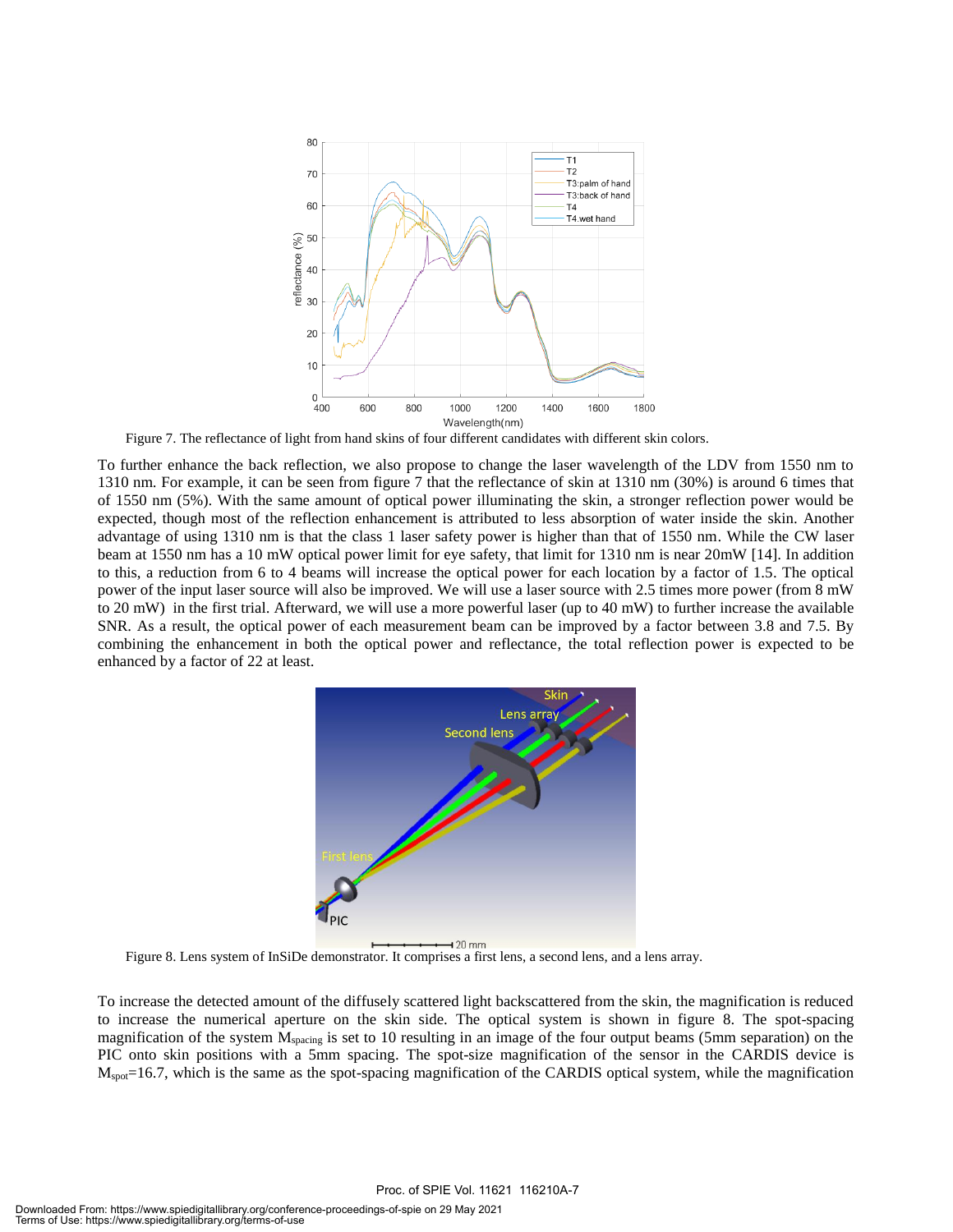to be used in InSiDe device is just 2.8. This value is smaller than M<sub>spacing</sub>, which is because the use of a lens array (see figure 8) ensures that the spot-spacing magnification and the spot-size magnification are decoupled. Since the effective cone of the reflection scales with  $1/M_{\text{spot}}$ , the total reflection power scales with  $1/M_{\text{spot}}^2$ . To enhance the reflection, one can use a lens system with smaller  $M<sub>spot</sub>$  values. However, it must be noted that a smaller  $M<sub>spot</sub>$  also corresponds to a larger focusing angle of the sensing beam on the target, which decreases the depth of focus (DOF). On one hand, the reflection power may be reduced as a result of the decrease of DOF, since the effective depths of skin that can reflect light to the PIC is reduced. On the other hand, the alignment procedure of the measurement becomes more challenging. Considering the aforementioned effects, we approximate that the total improvement in the optical could be increased between  $M_{spot}$  (=6) and  $M_{spot}^2$  (=36) with the new magnification.

By combining all of the aforementioned improvements, the total reflection can be improved by more than 130 times. It is already possible to realize pulse measurement on various human skin types; However, if we use a higher optical power, it is possible to improve the reflection power by a factor upwards of approximately 1600, which will be nearly half of what is obtained in the case of the CARDIS system when used alongside the RR patches.

#### **4. CONCLUSIONS**

In this paper, we have outlined the method to improve the detection SNR of the proposed on-chip LDV that will be used to realize a noncontact pulsation detection without the help of using RR patches. The improvements include using a 1310 nm laser source with a stronger optical output power, using fewer measurement beams, and using an optical system with smaller spot-size magnification. For the InSiDe project, a reflection power improvement of 130 times or more is expected. An improvement of this magnitude will ensure the LDV measurement can be done directly on the bare skin without using RR patches.

#### **5. ACKNOWLEDGEMENT**

The authors acknowledge the H2020 InSiDe project (871547). The authors thank prof. Dirk Poelman for the photospectrometer measurements on human skins.

#### **REFERENCES**

- [1] The Reference Values for Arterial Stiffness' Collaboration, "Determinants of pulse wave velocity in healthy people and in the presence of cardiovascular risk factors: 'establishing normal and reference values'," Eur. Heart J. 31(19), 2338–2350 (2010).
- [2] http://www.cardis-h2020.eu/
- [3] Y. Li, L. Marais, H. Khettab, Z. Quan, S. Aasmul, R. Leinders, R. Schüler, P. E. Morrissey, S. Greenwald, P. Segers, M. Vanslembrouck, R. M. Bruno, P. Boutouyrie, P. O'Brien, M. de Melis, and R. Baets, "Silicon photonics-based laser Doppler vibrometer array for carotid-femoral pulse wave velocity (PWV) measurement," Biomed. Opt. Express 11, 3913-3926 (2020)
- [4] Y. Li, J. Zhu, M. Duperron, P. O'Brien, R. Schuler, S. Aasmul, M. De Melis, M. Kersemans, and R. Baets, "Sixbeam homodyne laser Doppler vibrometry based on silicon photonics technology," Opt. Express 26(3), 3638– 3645 (2018).
- [5] W. Bogaerts, R. Baets, P. Dumon, V. Wiaux, S. Beckx, D. Taillaert, B. Luyssaert, J. Van Campenhout, P. Bienstman, and D. Van Thourhout "Nanophotonic waveguide in silicon-on-insulator fabricated with CMOS technology," J. Lightwave Technol. 23, 401–402 (2005).

- [7] R. Halir, G. Roelkens, A. Ortega-Monux, and J. Wanguemert-Perez, "High performance 90◦ hybrid based on a silicon-on-insulator multimode interference coupler," Opt. Lett. 36(2), 178 (2011).
- [8] S. Rothberg, B. Halkon, "Laser vibrometry meets laser speckle", Proc. SPIE 5503, Sixth International Conference on Vibration Measurements by Laser Techniques: Advances and Applications, (2004)

<sup>[6]</sup> http://www.inside-h2020.eu/